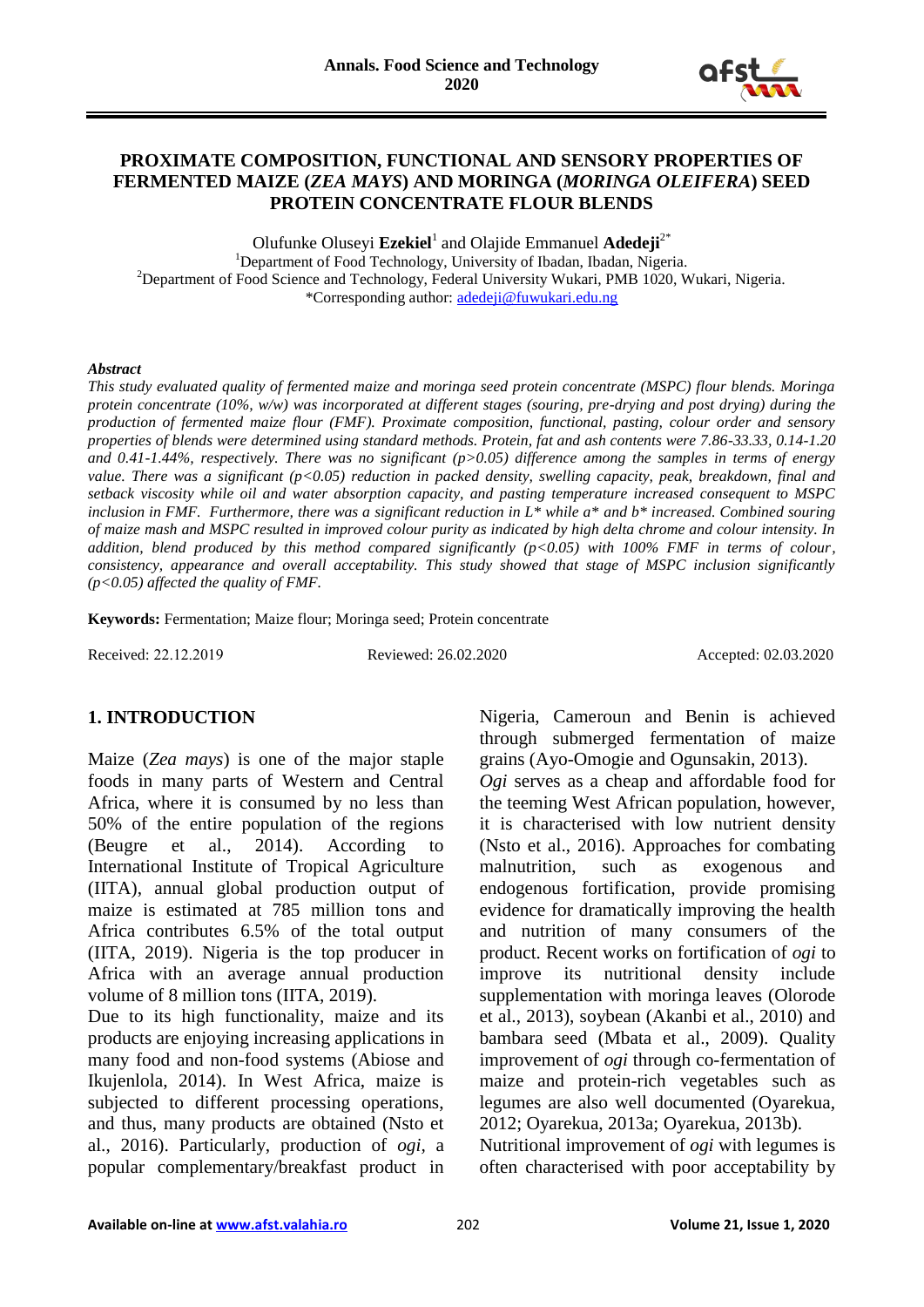

consumers owing to impartation of beany flavour (Mume et al., 2013), and reduced digestibility as a result of increased concentration of recalcitrant oligosaccharides in the product (Gayol et al., 2013). Concentration or isolation of protein from legumes prior to incorporation into foods has been reported to reduce these defects (Tang and Liu, 2017; Akinwale et al., 2017). Recent studies showed improvement in chemical composition, physicochemical and sensory properties of cereal-based cookies (Adeyeye et al., 2017; Tang and Liu, 2017) and pasta (Surasani et al., 2019) supplemented with vegetable protein concentrates/isolates. However, there is paucity of information on application of vegetable protein concentrates in fermented cereal-based products. Furthermore, information on stage of vegetable protein concentrate inclusion on quality parameters of foods is sparse. The objective of this study was to determine effects of stage of moringa seed protein concentrate (MSPC) inclusion on proximate composition, functional and sensory properties of fermented maize flour (FMF)*.* 

# **2. MATERIALS AND METHODS**

### **Materials**

Moringa seeds and maize grains were sourced from Agbekoya market, Apata, Ibadan and IITA, Ibadan, respectively. Moringa seeds and maize grains were stored in separate sterile containers at refrigeration temperature  $(4\pm 2^{\circ}C)$ until required.

#### **Methods**

### **Production of Defatted Moringa Seed Protein Concentrate**

Moringa seed flour was produced based on the methodology described by Ijarotimi et al. (2013). Having cleaned the seeds of extraneous materials, they were pretreated with 200 ppm 5.25% sodium hypochlorite for 5 minutes. The pretreated seeds were rinsed in de-ionized water (1:3 w/v) for 9 h at ambient temperature  $(28\pm2\degree C)$ , dehulled manually (with the aid of wooden mortar and pestle), and dried in a cabinet drier (Plus11 Sanyo Gallenkamp PLC,

UK) at 50°C for 30 h. Subsequently, the dried seeds were milled in an attrition mill (Glope p44 China), sieved using a 0.425 mm sieve to obtain moringa seed flour. Moringa seed flour was defatted using cold extraction principle outlined by Kudre et al. (2013) using solvent that comprised of chloroform and methanol  $(2:1 \text{ v/v})$ . Moringa seed flour  $(1:10, \text{ w/v})$  was soaked in the solvent and the mixture was heated in a water bath (NL42OS, England) at  $60^{\circ}$ C with continuous shaking for 30 minutes. The mixture was rapidly cooled in an ice bath to  $25^{\circ}$ C. The mixture was centrifuged at 10, 000  $\times$  g for 30 minutes at 10<sup>o</sup>C, air dried at ambient temperature  $(28\pm2\degree C)$  and milled to particle size  $\leq 0.250$  mm.

To obtain moringa seed protein concentrate (MSPC), defatted moringa seed flour was soaked in distilled water (1:10, w/v) and the mixture was agitated in an orbiter shaker (KS 260 Basic, USA) for 45 minutes. Subsequently, pH of the mixture was adjusted to 4.5 with the aid of 4M HCl and centrifuged at  $4000 \times g$  for 20 minutes. After centrifugation, the supernatant was discarded and the procedure was repeated two more times. The resulting precipitate was freez-dried (BK-FD20-100 Series, USA), packaged and stored  $(-18^{\circ}C)$ until required (Gayol et al., 2013).

### **Production of Fermented Maize Flour**

Fermented maize flour (FMF) was produced according to procedure described by Oluwamukomi et al. (2005). Wholesome maize grains were steeped in potable water (1:6 w/v) for 48 h. The grains were wet-milled in an attrition mill (globe p44, China) and the resulting slurry was sieved using 0.425 mm sieve. The overtail was discarded while the filtrate was left to settle and sour simultaneously in water for 24 h. After souring, the slurry was sieved with the aid of 0.125 mm sieve. The resulting cake was dried in a cabinet drier (Plus11 Sanyo Gallenkamp PLC, UK) at  $60^{\circ}$ C for 24 h, milled, sieved (0.250 mm sieve), packaged in a plastic container (ZipLock, China), labeled and stored  $(-18^{\circ}C)$  for subsequent analyses.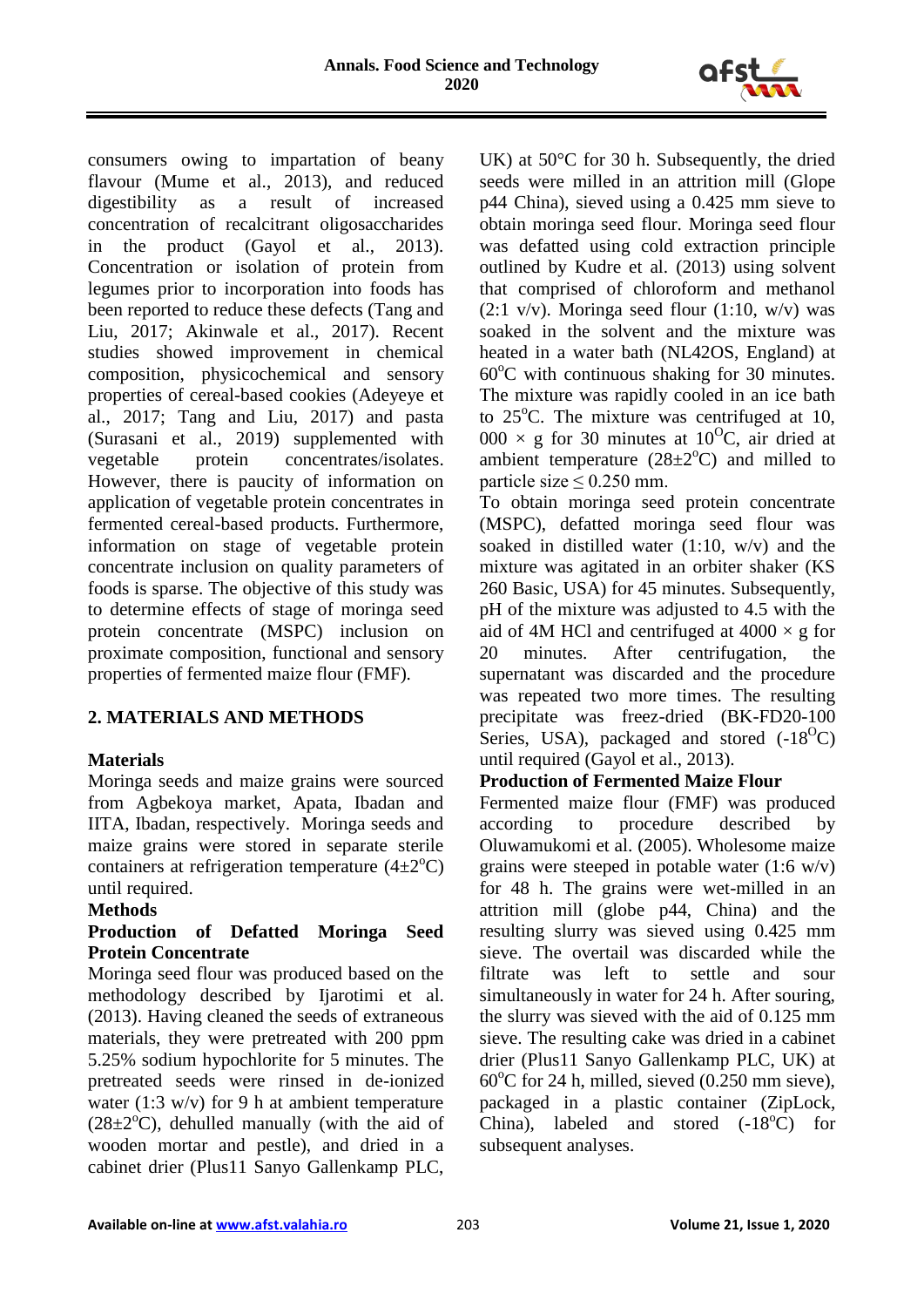

# **Production of Fermented Maize and Moringa Protein Concentrate Flour Blends**

Three blends were prepared by incorporating MSPC (10%, w/w) at different identified stages during production of FMF. These stages included souring, pre-drying and post drying. The first blend was prepared by incorporating MSPC into milled maize slurry prior to souring (souring stage). The resulting mixture was thoroughly mixed, soured for 24 h, sieved with the aid of 0.125 mm sieve. The resulting cake was dried in a cabinet drier (Plus11 Sanyo Gallenkamp PLC, UK) at  $60^{\circ}$ C for 24 h, milled, sieved  $(0.250 \text{ mm})$ sieve), packaged in a plastic container (ZipLock, China), labeled (FBFM) and stored  $(-18^{\circ}C)$  for subsequent analyses.

The second blend was prepared by incorporating MSPC into soured maize slurry prior to drying (pre-drying stage). The mixture was thoroughly mixed and dried in a cabinet drier (Plus11 Sanyo Gallenkamp PLC, UK) at  $60^{\circ}$ C for 24 h, milled, sieved (0.250 mm sieve), packaged in a plastic container (ZipLock, China), labeled (SBFM) and stored  $(-18^{\circ}C)$  for subsequent analyses.

The third blend was prepared by mixing MSPC and FMF (post-drying stage). The mixture was thoroughly mixed, packaged in a plastic container (ZipLock, China), labeled (TBFM) and stored (-  $18^{\circ}$ C) for subsequent analyses.

### **Analyses**

### **Proximate, Functional, Pasting and Colour Order Analyses**

Protein, fat, ash, moisture, carbohydrate content and energy value of samples were determined using standard methods (AOAC, 2005). Procedures described by Narayana and Narsinga (1992), Sasulki et al. (1996), and Akpata and Miachi (2001) were used for determination of bulk density (loose and packed), water and oil absorption capacity (WAC and OAC) and

swelling capacity, respectively. Pasting profile of samples was evaluated with the aid of a Brabender visco-amylograph (Newport Scientific Pty Ltd. Warrie-wood NSW, Australia) based on the procedure outlined by Chinma et al. (2013) (2013). Colour order parameters of samples were determined using a handheld colorimeter (Chromameter CR-400/410).

#### **Sensory Analysis**

Each sample  $(30\%$ , w/v) was reconstituted in water, heated to  $85^{\circ}$ C in a water bath (Polyscience WB20L11B) and held at this temperature for 15 minutes. Gruels with pap-like consistency were obtained. The gruels were subjected to sensory analysis using a 9 point hedonic scale where 0 and 9 represented dislike extremely and like extremely, respectively. Fifty panelists comprising of nursing mothers, male and female adults that were familiar with *ogi* were recruited for the analysis. Coded samples were served to the panelists in individual booths under fluorescent light. Samples were rated by panelists for colour, taste, aroma, consistency, appearance, mouthfeel and overall acceptability (Ijarotimi and Keshinro, 2012).

### **Statistical Analysis**

All experiments were performed in triplicate. Raw data obtained were subjected to one-way analysis of variance to obtain means and standard deviations at 5% probability level, while Duncan's multiple range test was used to separate the means. These were achieved using Statistical Package for the Social Scientists (SPSS) version 17.0.

# **3. RESULTS AND DISCUSSION**

Proximate composition of FMF as influenced by stage of MSPC inclusion is presented in Table 1.

| Table 1 Proximate composition of fermented maize and moringa seed protein concentrate flour blends |  |  |  |
|----------------------------------------------------------------------------------------------------|--|--|--|
|                                                                                                    |  |  |  |

| Stage of MSPC (10           | Protein $(\%)$             | Fat $(\% )$           | Carbohydrate           | Moisture              | Ash $(\%)$          | Energy value           |
|-----------------------------|----------------------------|-----------------------|------------------------|-----------------------|---------------------|------------------------|
| $g/100g$ ) inclusion in FMF |                            |                       | $\frac{9}{6}$          | (%)                   |                     | (kCal/100g)            |
| Souring                     | $27.15^{\circ}$ $\pm 0.80$ | $1.20^a \pm 0.20$     | $60.89^{\circ}$ ± 1.09 | $9.56^{\circ}$ ± 0.10 | $1.20^{ab}$ ± 0.87  | $362.96^a \pm 10.50$   |
| Pre-drying                  | $33.33^{\circ} \pm 0.69$   | $0.60^{\rm b}$ ± 0.02 | $54.05^{\circ}$ ± 2.81 | $10.62^{ab} \pm 0.02$ | $1.40^a \pm 0.52$   | $354.92^a \pm 11.06$   |
| Post-drying                 | $29.33^{ab} \pm 1.14$      | $1.10^a \pm 0.10$     | $57.14^{bc} \pm 2.84$  | $10.99^{\circ}+0.08$  | $1.44^{\circ}+0.05$ | $355.78^{\circ}$ ±5.51 |
| Control $(100\%$ FMF)       | $7.86^{\circ} \pm 0.53$    | $0.14^{\circ}$ + 0.11 | $80.65^{\circ}$ ± 2.99 | $10.94^a \pm 0.07$    | $0.41^b \pm 0.07$   | $355.30^a \pm 10.24$   |

Values are means±standard deviations of triplicate scores. Means with different superscripts in the same colum were significantly different (p<0.05). MSPC Moringa seed protein concentrate), FMF Fermented maize flour.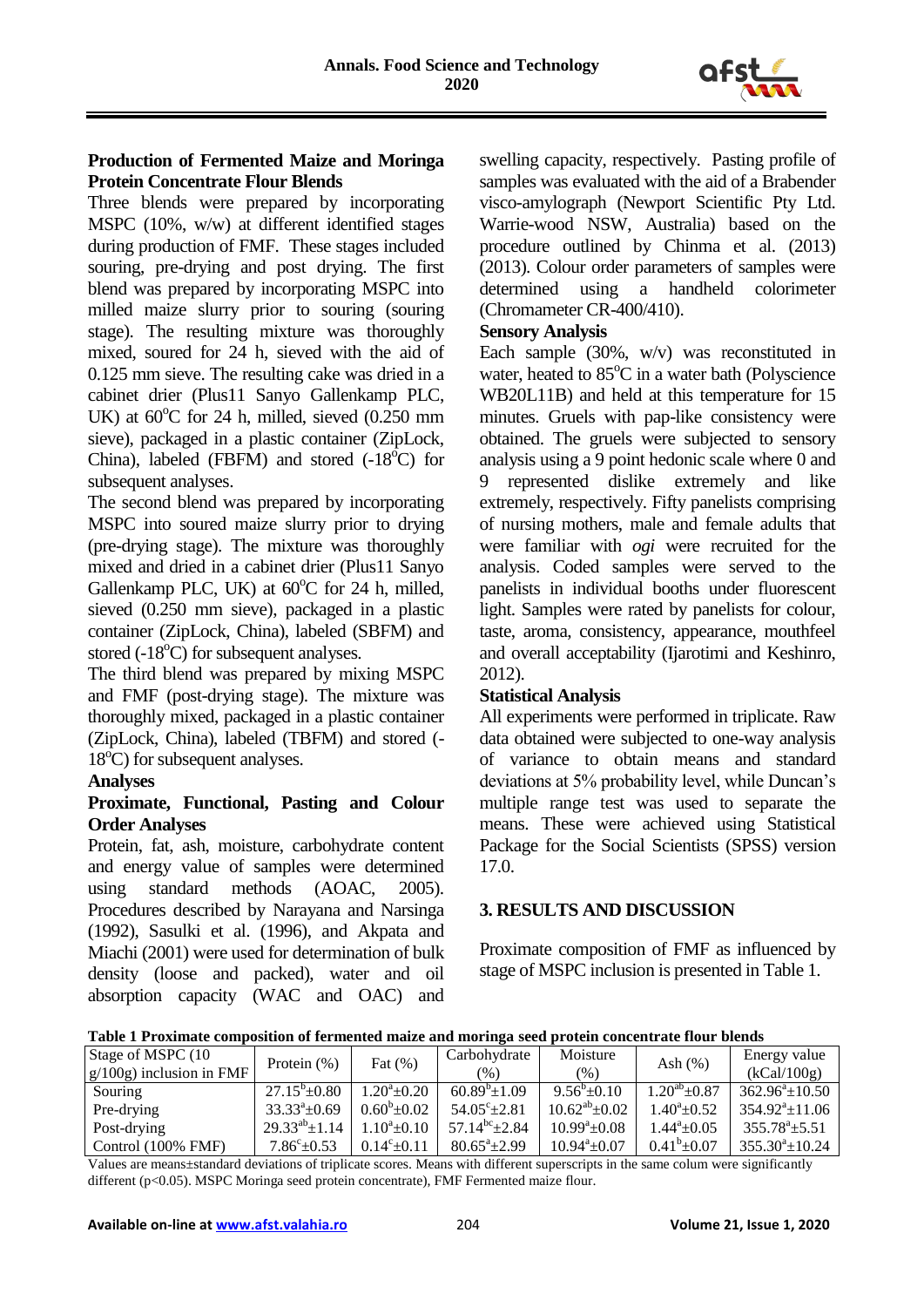

Protein content of samples was 13.86-37.15% and varied significantly  $(p<0.05)$  among the samples. Lowest protein content (13.86%) was recorded for 100% FMF. This implies that inclusion of MSPC in FMF increased protein content significantly  $(p<0.05)$ . Akanbi et al. (2010) also reported an increment in protein content of *ogi* as a result of addition of soybean flour. Among the blends, FMF that contained MSPC introduced during souring (FBFM) had lowest protein content of 27.15%. This could probably be due to leaching of protein in MSPC during souring and sieving operations. Inyang, and Effiong (2016) had reported loss of nutrients during soaking and sieving operations of fermented cereal products. Fat content of FMF increased significantly  $(p<0.05)$  as a result of addition of MSPC. This could be due to influence of traceable fat in MSPC. Furthermore, significantly  $(p<0.05)$  higher fat content was recorded in FBFM and FMF that contained MSPC introduced after drying (TBFM) compared to FMF that contained MSPC introduced before drying (SBFM). Carbohydrate content ranged between 54.05 (SBFM) and 80. 65% (100% FMF). Inclusion of MSPC caused a significant  $(p<0.05)$ reduction in carbohydrate content of FMF. Since carbohydrate content was obtained by difference (AOAC, 2005), its reduction could be attributed to increase in protein content of FMF as a result of MSPC inclusion. Ocheme et al. (2018) also reported reduction in carbohydrate content of wheat flour following supplementation with groundnut protein concentrate. Significantly  $(p<0.05)$  lower carbohydrate content obtained for SBFM compared to other blends might be due to its high protein content. Moisture content was 9.56-10.99%. This was less than 12% threshold considered to be appropriate for flour and stored grains (Iwe et al., 2016). This is advantageous because reduction of moisture content of FMF will reduce proliferation of spoilage organisms especially mould, thus, improving its shelf stability. Ash content ranged between 0.41 (100% FMF) and 1.44% (TBFM). Supplementation of FMF with MSPC resulted in an increase of ash content. This corroborated findings of Ade et al. (2012) who reported an increase in ash content of baked products produced from blend of wheat and water-extractable protein from African yam bean. The increase in ash content could be attributed to combination effect of ash content from FMF and MSPC. Furthermore, significantly  $(p<0.05)$  higher ash content was obtained for TBFM (1.44%) and SBFM (1.40%) compared to 1.20% obtained for FBFM. This difference could be connected with loss of water-soluble minerals in MSPC during souring and sieving (Bolaji et al., 2014). This was in contrast with increase in ash content of *ogi* obtained through cofermentation of maize and soybean (Oluwamukomi et al., 2005). There was no significant (p>0.05) difference among the samples in terms of energy value. This implies that neither supplementation with MSPC nor stage of its inclusion had significant  $(p<0.05)$ effect on energy content of FMF.

# **Effect of Moringa Seed Protein Concentrate Inclusion on Functional Properties of Fermented Maize Flour**

Table 2 shows functional properties of 100% FMF, and blends of FMF and MSPC.

| Stage of MSPC (10<br>$g/100g$ ) inclusion in FMF | Loose density<br>$(g/cm^3)$ | Packed density<br>$(g/cm^3)$ | Oil absorption<br>capacity<br>(mL/g) | Water<br>absorption<br>capacity<br>(mL/g) | Swelling<br>capacity $(g/g)$ |
|--------------------------------------------------|-----------------------------|------------------------------|--------------------------------------|-------------------------------------------|------------------------------|
| Souring                                          | $0.38^b \pm 0.01$           | $0.66^{\circ}+0.01$          | $1.41^{\circ}$ ±0.05                 | $1.30^a + 0.02$                           | $6.42^b \pm 0.01$            |
| Pre-drying                                       | $0.35^b \pm 0.15$           | $0.64^a \pm 0.75$            | $1.90^a \pm 0.06$                    | $1.23^b \pm 0.06$                         | $5.78^{\circ}$ ±0.21         |
| Post-drying                                      | $0.37^b \pm 0.02$           | $0.63^a \pm 0.04$            | $1.79^b \pm 0.05$                    | $1.19^{\circ}$ ± 0.09                     | $5.81^{\circ}$ ±0.07         |
| Control (100% FMF)                               | $0.52^a \pm 0.01$           | $0.57^{\circ}$ ±0.02         | $1.40^{\circ}$ ±0.80                 | $1.10^{\text{d}}\pm 0.01$                 | $6.99^{\mathrm{a}}\pm0.14$   |

**Table 2 Functional Properties of fermented maize and moringa seed protein concentrate blends** 

Values are means±standard deviations of triplicate scores. Means with different superscripts in the same colum were significantly different (p<0.05). MSPC Moringa seed protein concentrate), FMF Fermented maize flour.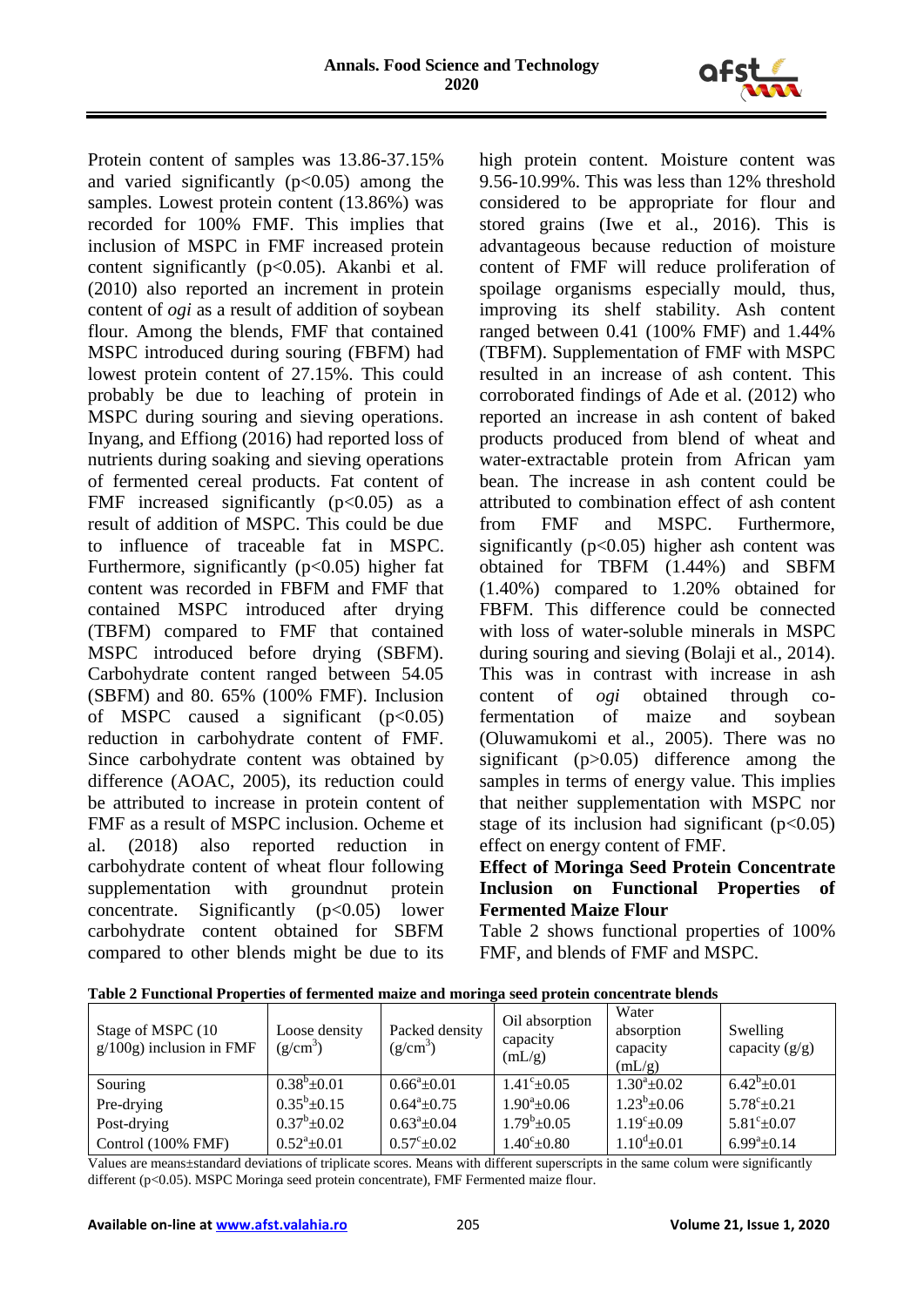

Loose and packed bulk density were 0.32-0.38<br>and 0.57-0.66  $g/cm^3$ , respectively. and  $0.57 - 0.66$ , respectively. Supplementation of FMF with MSPC caused a significant ( $p<0.05$ ) reduction in loose and packed density. This agreed with reduction in bulk density of maize flour consequent to supplementation with soy protein isolate (Adeyeye et al., 2017).

Reduction in bulk density could be attributed to low carbohydrate content of blends of FMF and MSPC. Complex carbohydrates are often associated with high bulkiness, and supplementation of cereal-based product with vegetable protein reduces its carbohydrate content, and hence, its bulkiness (Gernah et al., 2011). Low bulk density is an advantage because it improves digestibility of food and bioavailability of nutrients (Asaam et al., 2018). Findings in this work showed that loose and packed bulk density of blends of FMF and MSPC were not significantly (p>0.05) different. This shows stability of MSPC irrespective of its stage of inclusion in FMF. This findings contradicted the report of Oyarekua (2012) who reported significant difference in bulkiness of FMF and cofermented maize and cowpea flour.

Oil absorption and water absorption capacity were 1.40-1.90 and 1.10-1.30 mL/g, respectively. Oil absorption capacity varied significantly  $(p<0.05)$  among the blends, however, there was no significant  $(p>0.05)$ difference in OAC of 100% FMF and FBFM. High OAC (1.90 mL/g) was obtained for SBFM while low value  $(1.41 \text{ mL/g})$  was obtained for FBFM. This implied that souring of maize mash and MSPC together resulted in reduction in OAC. This reduction could be

attributed to conformational imbalance between hydrophilic and hydrophobic constituents of the blend during souring operation (Apotiola, 2013). High OAC in SBFM is advantageous since high OAC contributes to organoleptic attributes of foods (Iwe et al., 2016). Significantly  $(p<0.05)$  higher WAC was obtained for FBFM compared to SBFM and TBFM. This could be due to modification of starch granules as a result of souring of FMF and MSPC. Adegunwa et al. (2011) had attributed improved WAC to amylose/amylopectin ratio and molecular modification of starch molecules.

Swelling capacity ranged from 5.78 (SBFM) and 6.99 (100% FMF). This implied reduction in swelling capacity of FMF consequent to MSPC supplementation. There was no significant (p>0.05) difference in swelling capacity of SBFM and TBFM. However, swelling capacity obtained for these two samples were significantly  $(p<0.05)$  lower that the one obtained for FBFM. High swelling capacity obtained for FBFM could be due to increased hydration of starch consequent to improved activities of lactic acid bacteria during souring operation of maize mash and MSPC. Ocheme et al. (2010) also attributed increased swelling capacity of millet flour to hydration of starch molecules during soaking operation of millet grains.

### **Effect of Moringa Seed Protein Concentrate Inclusion on Pasting Properties of Fermented Maize Flour**

Pasting properties of fermented maize and MSPC flour blends are presented in Table 3.

| Stage of MSPC<br>$(10g/100g)$ inclusion<br>in FMF | Peak V. (mPa.s)           | Trough V. (mPa.s)         | Breakdown V.<br>(mPa.s)    | Final V. (mPa.s)                                                                               | Setback V.<br>(mPa.s)    | Peak<br>time(Min.)    | Pasting Temp.<br>(°C) |
|---------------------------------------------------|---------------------------|---------------------------|----------------------------|------------------------------------------------------------------------------------------------|--------------------------|-----------------------|-----------------------|
| Souring                                           | $1261.67^{\rm d}$ ±184.75 | 784.67±108.54             | $477.00^{\circ}$ ±76.21    | $1220.67^{\mathrm{d}} \pm 176.09$                                                              | $436.00^{\circ}$ ± 67.55 | $5.04^b \pm 0.08$     | $78.23^{b}+0.03$      |
| Pre-drying                                        | $1683.33^c \pm 81.98$     | 1055.00° ± 39.84          | $628.33^{\circ}$ ±42.15    | $1995.67^{\circ}+252.30$                                                                       | $940.67^{\circ}$ ±12.46  | $5.44^{\circ}$ ±0.08  | $79.05^{\circ}+0.09$  |
| Post-drying                                       | $3025.67^b \pm 501.14$    | $1724.27^b \pm 279.44$    | $1301.00^{\circ}$ + 221.70 | $3905.33^{\circ} \pm 764.99$   2180.67 <sup>a</sup> $\pm 85.55$   5.38 <sup>a</sup> $\pm 0.04$ |                          |                       | $78.20^{b}+0.09$      |
| Control (100% FMF)                                | $4660.67^{\circ}$ ±160.50 | $2940.00^{\circ}$ ±180.13 | $1720.67^{\circ}+19.63$    | $5451.67^{\circ}$ ± 184.75                                                                     | $2511.67^{\circ}$ ±4.62  | $5.09^{\rm b} + 0.04$ | $76.65^{\circ}+0.09$  |

**Table 3 Pasting Properties of fermented maize and moringa seed protein concentrate blends**

Values are means±standard deviations of triplicate scores. Means with different superscripts in the same colum were significantly different (p<0.05). MSPC Moringa seed protein concentrate), FMF Fermented maize flour, V. Viscosity, Temp. Temperature.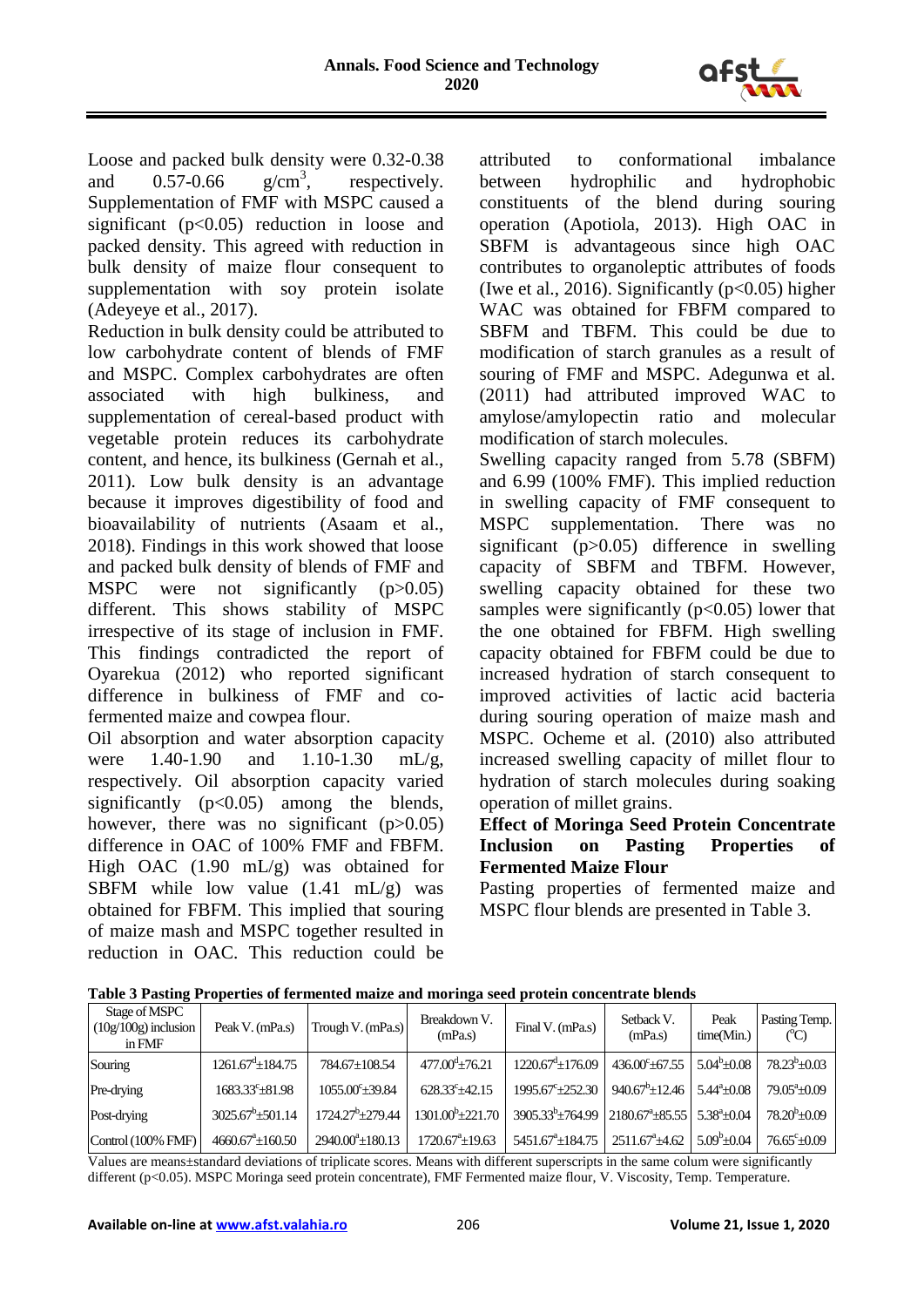

Peak, trough, breakdown, final and setback viscosity were 1261.67-4660.67, 784.67- 29040.00, 477.00-1720, 1220.67-5451.67 and 436.00-2511.67 mPa.s, respectively. Findings in this study showed significant  $(p<0.05)$ reduction of the listed pasting parameters consequent to inclusion of MSPC. This implied interference of FMF starch swelling due to presence of MSPC (Asaam et al., 2018). Akinwale et al. (2017) also reported reduction in viscosity of cassava starch-based custard following inclusion with soy protein concentrate. High pasting profile recorded for 100% FMF could be attributed to its high carbohydrate content (Section 3.1) (Fila et al., 2013). Also, stage of MSPC inclusion had significant ( $p<0.05$ ) effect on the pasting parameters. Results showed that lowest and highest peak, trough, breakdown, final and setback viscosity were recorded for FBFM and TBFM. Low pasting profile recorded for FBFM could be due to denaturation of protein during fermentation and consequent reduction in hydrophilic tendency of denatured proteins (Oluwamukomi et al., 2005). Differences in peak viscosity of the blends could be attributed to differences in rate of starch granule swelling and water absorption (Asaam et al., 2018).

Peak time varied between 5.04 (FBFM) and 5.44 minutes (SBFM). There was no significant (p>0.05) difference between FBFM and 100% FMF in terms of peak time. Low peak time of FBFM is is an indication of short preparation time of gruel which is a good advantage (Chinma et al., 2013). Generally, low pasting temperature  $(76.65-79.05^{\circ}C)$  was recorded for the samples. These values were lower than  $81.10-89.80^{\circ}$ C reported for blends of maize-African yam bean flour (Idowu, 2015). Inclusion of MSPC in FMF caused a significant ( $p<0.05$ ) increase in pasting temperature. This contradicted findings of Akinwale et al. (2017) who reported that inclusion of soy protein isolate did not cause any significant change on pasting temperature of cassava starch-based custard. Significantly (p<0.05) lower pasting temperature was recorded for FBFM and TBFM compared to SBFM. This implied lower energy requirement during preparation.

# **Effect of Moringa Seed Protein Concentrate Inclusion on Colour Order Properties of Fermented Maize Flour**

Table 4 shows colour order parameters of fermented maize flour and MSPC blends. L\* (measure of lightness) ranged from 81.31 (FBFM) to 93.11 (100% FMF). Results showed that addition of MSPC into FMF caused a significant ( $p<0.05$ ) reduction in L<sup>\*</sup>. Colour of MSPC was creamy white and its inclusion in FMF might have caused reduction in L\* of FMF. This result corroborated the findings of Tang and Liu (2017) who reported reduction in L\* of cookie as a result of partial replacement of wheat flour with whey and soy proteins. In addition,  $L^*$  varied significantly ( $p<0.05$ ) among blends of FMF and MSPC with FBFM and TBFM having lowest and highest value, respectively. Low L\* recorded for FBFM could due to leaching of pigments from MSPC during souring operation and subsequent absorption of leached pigments by FMF during sieving operation (Ojinnaka et al., 2013). Degree of redness  $(a^*)$  and yellowness  $(b^*)$  of samples were 0.14-0.75 and 7.79-15.30, respectively. Both parameters decreased significanly (p<0.05) consequent to MSPC inclusion.

| Stage of MSPC      |                             | $a^*$                 | $h^*$                   | Hue angle                    | Delta                        | Colour                 |
|--------------------|-----------------------------|-----------------------|-------------------------|------------------------------|------------------------------|------------------------|
| Inclusion in FMF   |                             |                       |                         |                              | chrome                       | intensity              |
| Souring            | $81.31^{\text{d}} \pm 4.92$ | $0.75^{\circ}$ ± 0.13 | $15.30^{\circ}$ ±0.58   | $87.20^{b} \pm 0.39$         | $14.99^{\mathrm{a}}\pm 0.57$ | $16.28^a \pm 1.67$     |
| Pre-dering         | $88.70^{\circ} \pm 5.10$    | $0.41^b \pm 0.15$     | 13.58b±0.67             | $88.28^{\mathrm{a}}\pm 0.59$ | $13.26^b \pm 0.67$           | $14.02^b \pm 1.76$     |
| Post drying        | $90.76^b \pm 3.57$          | $0.46^b \pm 0.13$     | $8.64^{\circ} \pm 1.19$ | $86.95^{\circ}$ ± 0.92       | $8.32^{\circ} \pm 1.19$      | $9.88^{\circ}$ ±1.60   |
| Control (100% FMF) | $93.11^a \pm 4.24$          | $0.14^{\circ}$ ± 0.12 | $7.79^{\rm d}$ ±1.73    | $87.67^b \pm 1.23$           | $7.47^{\circ}$ ±1.72         | $10.24^{\circ}$ ± 3.74 |

**Table 4 Colour order parameters of fermented maize flour and moringa seed protein concentrate blends**

Values are means±standard deviations of triplicate scores. Means with different superscripts in the same colum were significantly different (p<0.05). MSPC Moringa seed protein concentrate), FMF Fermented maize flour.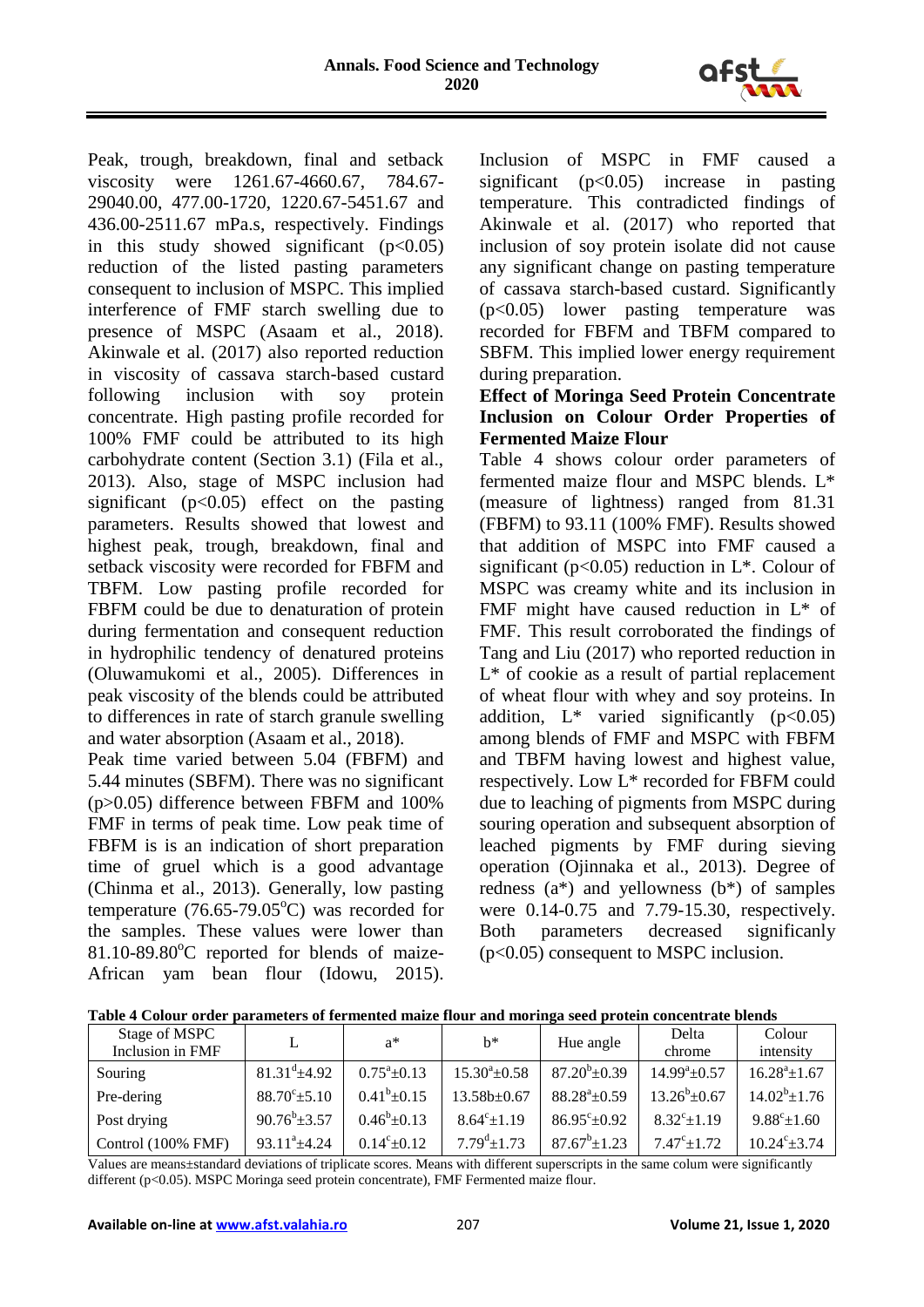

| Stage of<br><b>MSPC FMF</b> | Colour                     | Taste                | Aroma                   | Consistency               | Appearance            | Mouthfeel            | Overall<br>acceptability<br>inclusion in |
|-----------------------------|----------------------------|----------------------|-------------------------|---------------------------|-----------------------|----------------------|------------------------------------------|
| Souring                     | $8.18^a \pm 1.35$          | $7.34^b \pm 1.26$    | $7.54^b \pm 1.50$       | $7.06^a \pm 1.63$         | $8.02^a \pm 1.32$     | $6.96^b \pm 1.59$    | $7.44^a \pm 1.31$                        |
| Pre-dring                   | $7.30^b \pm 0.93$          | $5.74^{\circ}$ ±1.31 | $6.52^b \pm 1.37$       | $5.96^b \pm 1.11$         | $6.42^b \pm 1.26$     | $6.48^{\circ}$ ±1.20 | $6.64^{bc} \pm 1.05$                     |
| Post-drying                 | $5.38^{\circ}$ ±1.96       | $5.78^{\rm d}$ ±1.15 | $5.84^{\circ} \pm 1.25$ | $5.72^b \pm 1.40$         | $6.00^{\circ}$ ± 1.46 | $5.48^{\rm d}$ ±1.34 | $6.46^{\circ}$ ±1.40                     |
| Control<br>$(100\%$ FMF)    | $8.26^{\mathrm{a}} + 1.37$ | $8.20^a \pm 2.21$    | $7.94^a \pm 1.48$       | $6.98^{\mathrm{a}}$ ±1.76 | $8.20^a \pm 1.47$     | $7.40^a \pm 1.34$    | $7.60^a \pm 1.09$                        |

|  |  | Table 5 Sensory properties of gruel produced from fermented maize and moringa seed protein concentrate blends |
|--|--|---------------------------------------------------------------------------------------------------------------|
|  |  |                                                                                                               |
|  |  |                                                                                                               |
|  |  |                                                                                                               |

Values are means±standard deviations of 50 scores. Means with different superscripts in the same colum were significantly different (p<0.05). MSPC Moringa seed protein concentrate), FMF Fermented maize flour.

This implied increased colouration and deviation from white colour (Ojinnaka et al., 2013). Higher  $b^*$  was recorded for the blends as compared to a\* and this implied higher deviation towards yellow than red. This could also be due to white creamy colouration of MSPC. Similar result was obtained for coprocessed quality protein maize and carrot complementary food (Oladeji, 2018).

Hue angle, delta chrome and colour intensity were 86.95-88.28, 7.47-14.99 and 9.88-16.28, respectively. Hue angle obtained in this study showed deviation between  $0$  and  $90^\circ$  and this implied deviation from red to yellow. This agreed with with results obtained for a\* and b\*. Significantly  $(p<0.05)$  higher delta chrome and colour intensity were obtained for FBFM and SBFM compared to TBFM and 100% FMF. This indicated darker colouration of these blends probably as a result to synthesis of pigments during co-souring and drying of maize mash and MSPC. Similar result was obtained for wheat-soy protein isolate-based cookie (Tang and Liu, 2017). High chroma and colour intensity recorded for FBFM and SBFM are indication of high colour purity of the blends (Correia et al., 2016).

# **Sensory Properties of Gruel Produced from Fermented Maize and Moringa Seed Protein Concentrate Flour Blends**

Sensory properties of samples in terms of colour, taste, aroma, consistency, appearance, mouthfeel and overall acceptability are presented in Table 5. There was no significant (p>0.05) difference between FBFM and 100% FMF in terms of colour, consistency,

appearance and overall acceptability and their scores were significantly  $(p<0.05)$  higher than those of SBFM and TBFM. In addition, higher scores were obtained for FBFM compared to SBFM and TBFM in terms of taste, aroma and mouthfeel. This implied better consumer acceptability of FBFM than other blends. Low acceptability recorded for SBFM and TBFM agreed with the findings of Tang and Liu (2017) who reported reduction in consumer acceptability of cookie with increasing level of whey and soy proteins. High consumer preference of FBFM showed the importance of co-souring of maize and MSPC and this conformed with the finding of Oyarekua (2013b) who reported improved sensory properties of a complementary food as a result of co-fermentation of maize, cowpea and sweet potato.

# **4. CONCLUSION**

This study showed that inclusion of MSPC improved proximate composition, functional, pasting, colour order and sensory properties of FMF. Also, these parameters were significantly (p<0.05) affected by stage of MSPC inclusion in FMF. Inclusion of MSPC in FMF resulted in an increase in protein, fat and ash while crbohydrate reduced. Co-souring of maize mash and MSPC resulted in reduction of protein and ash contents. FBFM compared significantly with 100% FMF in terms of colour, consistency, appearance and overall acceptability.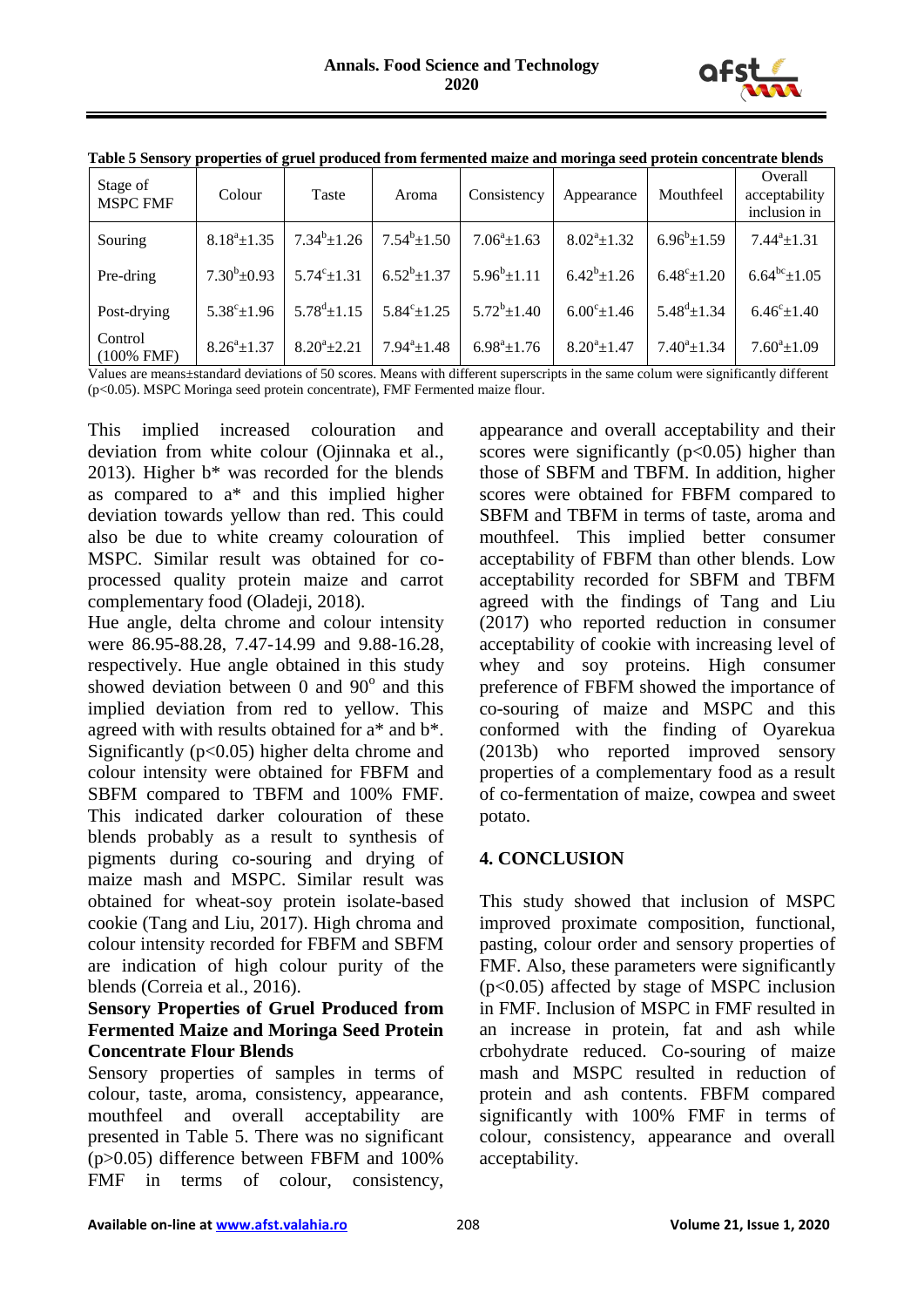

#### **Declaration of Conflict of Interest**

None declared

#### **Authors' Contributions**

OOE designed the study and approved the final draft and OEA conducted laboratory experiment, statistical analysis and prepared the first draft.

#### **5. REFERENCES**

- [1]. Abiose SH and Ikujenlola AV. (2014). Comparison of chemical composition, functional properties and amino acids composition of quality protein maize and common maize (Zea mays L). African Journal of Food Science and Technology 5(3): 81-89.
- [2]. Ade IC, Ingbian EK and Abu JO. (2012). Physical, chemical and sensory properties of baked products from blends of wheat and African yam bean water-extractable proteins. Nigerian Food Journal 30(1): 109-115
- [3]. Adegunwa MO, Sanni LO and Maziya-Dixon B. (2011). Effects of fermentation length and varieties on the pasting properties of sour cassava starch. African Journal of Biotechnology 42: 8428-8433.
- [4]. Adeyeye SAO, Adebayo-Oyetoro AO and Omoniyi SA (2017). Quality and sensory properties of maize flour cookies enriched with soy protein isolate. Cogent Food and Agriculture 3: 1-11.
- [5]. Akanbi BO, Olubunmi OA and Samuel, AG. (2010). Quality assessment of selected cereal soybean mixtures in "ogi" production. New York Science Journal 3(10): 17-26.
- [6]. Akinwale TE, Shittu TA, Adebowale AA, Adewuyi S and Abass AB. (2017). Effect of soy protein isolate on the functional, pasting, and sensory acceptability of cassava starch- based custard. Food Science and Nutrition 5: 1163-1169.
- [7]. Akpata MI and Miachi OE. (2001). Proximate Composition and selected functional properties of Detarium microcarpum. Plant Foods for Human Nutrition 56: 297-302.
- [8]. Apotiola ZO. (2013). Effect of soaking period on the ogi powder produced from sorghum, Nigerian Food Journal 31(1): 103-107.
- [9]. Asaam ES, Adubofuor J, Amoah I and Apeku OD. (2018). Functional and pasting properties of yellow maize–soya bean–pumpkin composite flours and acceptability study on their breakfast cereals. Cogent Food and Agriculture 4: 1-15.
- [10]. Ayo-Omogie HN and Ogunsakin R. (2013). Assessment of chemical, rheological and sensory properties of fermented maize-cardaba banana

complementary food. Food and Nutrition Sciences 4: 844-850.

- [11]. Association of Official Analytical Chemists (AOAC) (2005). Official Methods of Analysis, Gathersburg, MD U.S.A.
- [12]. Beugre GAM, Yapo BM, Blei SH and Gnakri D. (2014). Effect of fermentation time on the physico-chemical properties of maize flour. International Journal of Research Studies in Biosciences 2(8): 30-38.
- [13]. Bolaji OT, Oyewo AO and Adepoju PA. (2014). Soaking and drying effect on the functional properties of ogi produce from some selected maize varieties. American Journal of Food Science and Technology 2(5): 150-157.
- [14]. Chinma CE, Gbadamosi KB, Ogunshina BS, Oloyede OO and Salami SO. (2013). Effect of addition of germinated moringa seed flour on the quality attributes of wheat-based cake. Journal of Food Processing and Preservation 12(1): 3-6.
- [15]. Correia PMR, Soares AM and Brites C. (2016). Quality characteristics of maize flour and breads, International Journal of Food Engineering 2(2): 113-118.
- [16]. Fila W, Itam E and Johnson J. (2013). Comparative proximate compositions of watermelon (Citrullus lanatus), squash (Cucurbita pepo'l) and rambutan (Nephelium lappaceum). International Journal of Science and Technology 2(1): 81–88.
- [17]. Gayol MF, Pramparo MC, Nepote V, Fernendez H and Grosso NR. (2013). Optimization of the protein concentration process from residual peanut oil-cake. Grasaa Y aceites 64(5): 489-496.
- [18]. Gernah DI, Ariahu CC and Ingbian EK (2011). Effects of malting and lactic fermentation on some chemical and functional properties of maize. American Journal of Food Technology 6: 404- 412.
- [19]. Idowu A. (2018). Chemical composition, sensory and pasting properties of blends of maize-African yam bean seed. Journal of Nutritional Health and Food Science 3(3): 1-6.
- [20]. Ijarotimi OS, Adeoti OA and Ariyo O. (2013). Comparative study on nutrient composition, phytochemical,and functional characteristics of raw, germinated, and fermented moringa oleifera seed flour. Food Science and Nutrition 1(6): 452- 463.
- [21]. Ijarotimi OS and Keshinro OO. (2012). Formulation and nutritional quality of infant formula produced from germinated popcorn, bambara groundnut and African locust bean flour. Journal of Microbiology, Biotechnology and Food Sciences 1(6): 1358-1388.
- [22]. International Institute for Tropical Agriculture (IITA), (2019). Maize (Zea mays). https:iita.org/crops/maize/ Accessed 15 June 2019.